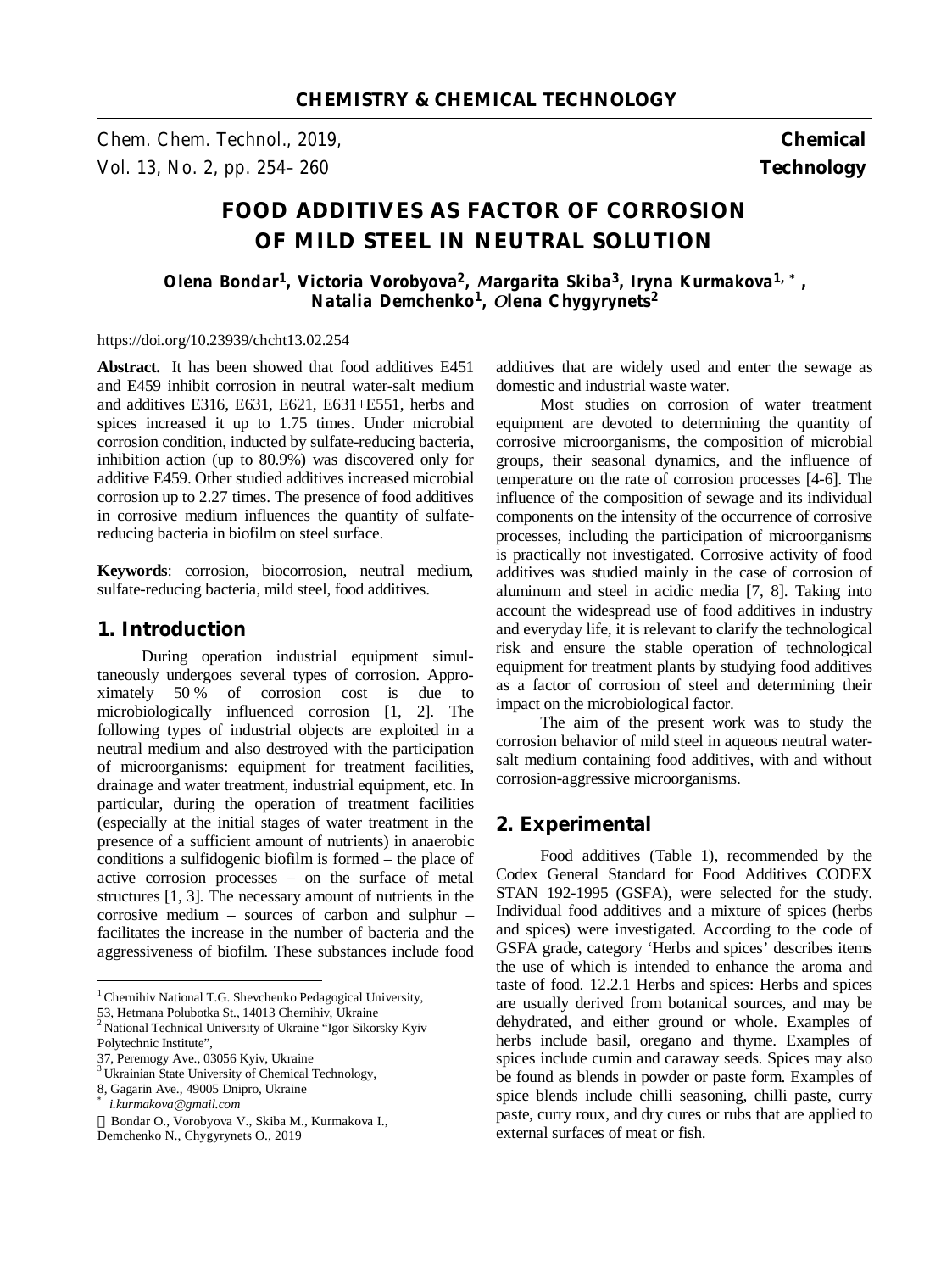#### *Таble 1*

| No.          | Name(s)                                                                                                                                 | Formula                                               | E number             |
|--------------|-----------------------------------------------------------------------------------------------------------------------------------------|-------------------------------------------------------|----------------------|
| I            | Pentasodium triphosphate                                                                                                                | $Na5P3O10$                                            | E451                 |
| П            | Sodium Erythorbate                                                                                                                      | нc<br>HO <sub>tter</sub><br>$Na+$<br>$\Omega$         | E316                 |
| III          | Disodium $[(2R, 3S, 4R, 5R) - 3, 4$ -dihydroxy-5-<br>(6-oxo-3H-purin-9-yl)oxolan-2-yl]methyl<br>phosphate                               | HQ<br>HO.<br>$-$ O' Na <sup>+</sup><br>HN<br>HO<br>OН | E631                 |
| IV           | Sodium 2-aminopentanedioate                                                                                                             | NH <sub>2</sub><br>$Na+$<br>Na <sup>+</sup>           | E <sub>621</sub>     |
| $\mathbf{V}$ | Resin of Capsicum and Bay leaf melted,<br>ground black pepper, ground onion,<br>ground garlic, parsley, dill, marjoram,<br>green pepper |                                                       | Herbs and<br>spices: |
| VI           | Maltodextrin                                                                                                                            | $C_{6n}H_{(10n+2)}O_{(5n+1)}$                         | E459                 |
| VII          | Disodium $[(2R, 3S, 4R, 5R) - 3, 4$ -dihydroxy-5-<br>(6-oxo-3H-purin-9-yl)oxolan-2-yl]methyl<br>phosphate + Silicon dioxide             |                                                       | $E631 + E551$        |

**Studied food additives**

The corrosion tests were performed with the help of gravimetric and electrochemical methods [9]. The mild steel St3ps coupons (surface area  $0.002 \text{ m}^2$ ), polished to the 4-5 class of accuracy, were used for the gravimetric testing. Before being placed in the corrosive medium, the steel samples were cleaned with acetone, and weighed with analytical scales accurate to  $5.10^{-5}$  g. The samples soaking time was 240 h at 300 К. Corrosion rate with or without the inhibitors was calculated with the help of the formula:  $k_m = \Delta m / (S \cdot t)$ , were  $\Delta m$  – weight loss, g;  $S$  – area, m<sup>2</sup>;  $t$  – exposure time, h. Corrosion inhibition coefficient was calculated with the help of the formula:  $\gamma_m = k_m / k_m^{\prime}$ , where,  $k_m$  and  $k_m^{\prime}$  is the corrosion rate without and with the inhibitor. The inhibition efficiency was calculated using the following equation:  $IE = 1 - 1/\gamma_m$ .

Electrochemical tests were performed with the help of potentiostat PI-50-1.1 and programmer PR-8. In this test a cylindrical steel electrode made of St3ps steel had been molded into Teflon casing. The preparation of the electrode surface to the testing included polishing, washing with distilled water and with the studied solution. Three-electrode cell with the separated cathode and anode scope was used. Polarization curves were measured from the potential of free corrosion to  $0.7$  V and from  $-0.7$  to 0 V. Chloride silver electrode (*Е* = 0.22 V) was used as a comparison electrode, which was conducted to the steel electrode with the help of electrolytic bridge and Lugin capillary. The extra electrode was a platinum one. The electrode potentials, provided in the paper, were recalculated in accordance with the common hydrogen electrode. The results are presented as data curves of the correlation between the voltage (*Е*, V) and current density logarithm (lg*i*, (*i*, А/cm 2 )). The calculated data were: potential and current of free electrochemical corrosion  $(E_{corr}, i_{corr})$ , corrosion inhibition coefficient ( $g_c = i_{corr}/i_{corr}$ ), where  $i_{corr}$ ,  $i_{corr}'$  – corrosion current without the food additives and with the food additives, respectively) and inhibition efficiency  $I E_c = 1 - 1/\gamma_c$ .

Model medium Postgate "B" [10] with and without enrichment culture of sulfate-reducing bacteria (SRB) was used as a testing corrosive medium. Postgate "B" medium composition per liter:  $KH_2PO_4 - 0.5$  g;  $NH_4Cl - 1.0$  g;  $CaSO_4·2H_2O - 1.0$  g;  $MgSO_4 - 2.0$  g; calcium lactate – 3.5 g; yeast extract  $(5%) - 10$  ml; FeSO<sub>4</sub>·7H<sub>2</sub>O  $(5%)$ solution in 1% HCl) – 10 ml; ascorbic acid  $(5\%)$  – 2 ml; NaHCO<sub>3</sub> (5%) – in the amount (ml) necessary to adjust  $pH = 7.5$ . The acidity was measured with  $pH$ -meter/ionomer pH/ION 340i.

The culture of sulfate-reducing bacteria was obtained with the enrichment culture method in the liquid elective medium Postgate "B" from the biofilm, gathered from the metal equipment surfaces of sewage treatment constructions (Chernihiv) [11]. This culture was used for modeling the biocorrosion process.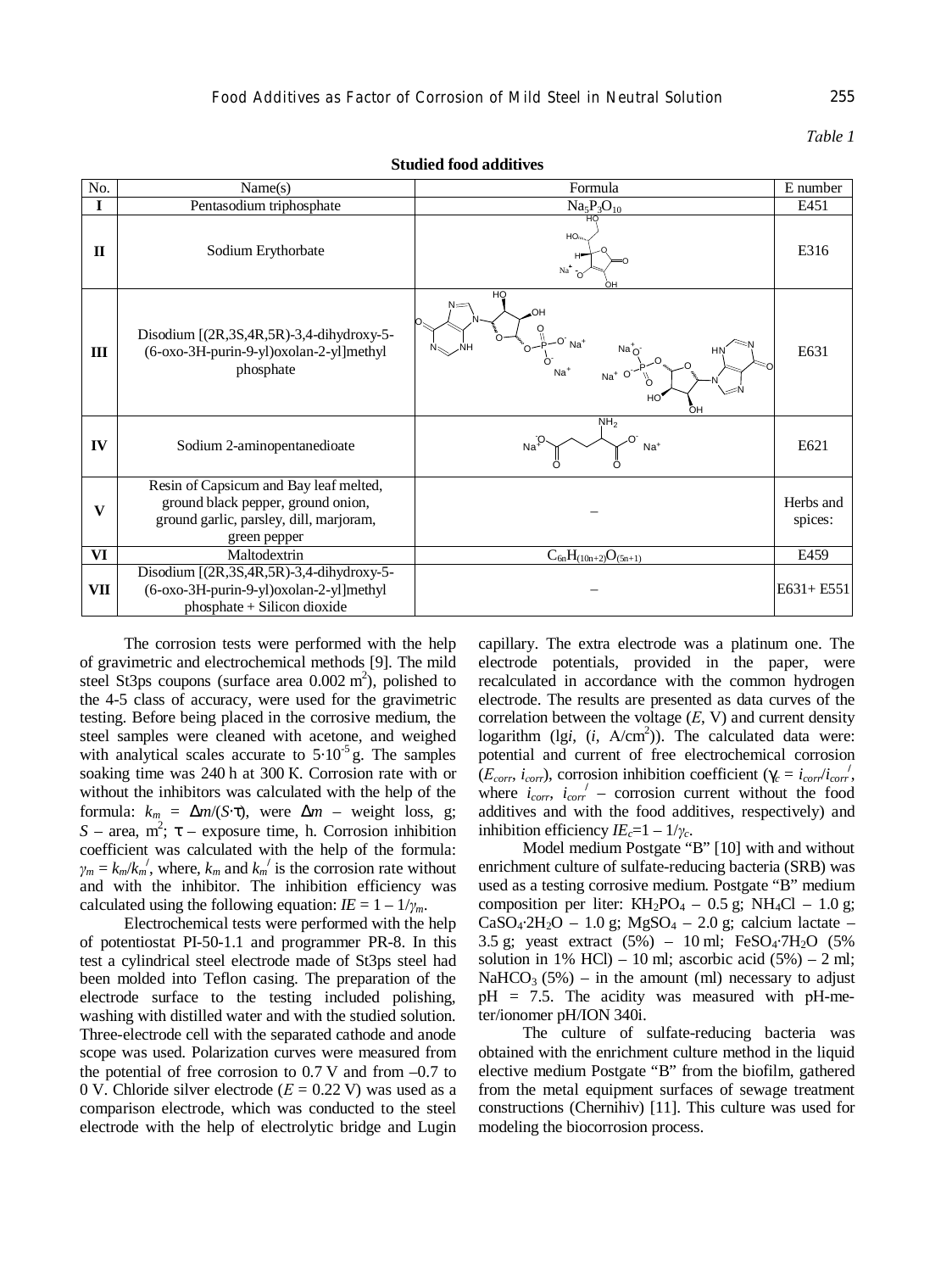Initial titre of sulfate-reducing bacteria in corrosive medium was  $10^9$  cell/ml. The number of bacteria (in selected biofilm samples, in corrosive medium, in biofilm, which appeared on the metal samples surface during the tests) was calculated using the method of decimal serial dilution during the bacteria seeding to the correspondent liquid selective mediums: sulfate reducing bacteria – to the Postgate "B" medium. The biofilm cells which appeared on the surface of steel samples during tests were gathered into the fixed volume (20 ml) of 0.1N phosphate buffer (pH 7) with the help of ultrasound with a frequency of 25 kHz (30 s) twice using UZM-003/n. The resulting swab was used in cultivating and calculating the adhered bacteria cells [12].

Food additives concentrations were 1 and 3 g/l.

The degree of influence (*S*, %) of the studied food additives on bacteria sulfate reduction was calculated using the formula:  $S = ((C - C')/C') \cdot 100\%$ , where *C* and *C*′ – the average hydrogen sulphide concentration with and without the food additives, respectively, mg/l. The concentration of biogenic hydrogen sulfide was measured by iodometric titration [13].

For surface analysis, the biofilms on steel surface were examined with scanning electron microscope (SEM). To fix the grown biofilm to the steel surface, the coupons were immersed for 1 h in 2% glutaraldehyde solution, dehydrated with 4 ethanol solutions (15 min each) of 25, 50, 75, and 100 vol % successively, and air dried overnight [14]. After fixation, the coupons were examined using field emission scanning electron microscopy FEIE-SEM XL 30. With the help of electron microscope, the picture was taken in the mode of functioning in secondary electrons. Maximum residual pressure in the microscope pillar was no more than  $6.7 \cdot 10^{-4}$  Pa under the gun current of 76 mА.

Energy dispersive spectrum (EDS) was used to analyze the elemental composition of corrosion products. Before EDS (X-max 50, Japan) analysis of the biofilms and corrosion products, the coupons were pretreated by being soaked in a phosphate buffer solution containing 2.5 % (w/w) glutaraldehyde for 8 h in order to immobilize the biofilms to the coupon surface. Afterwards, all the coupons were dried with a nitrogen gas stream and placed in desiccators. The composition of corrosion products on the coupon was analyzed by X-ray diffraction (XRD). XRD patterns were recorded by a diffractometer within 283–363 K  $-$ 2*θ* with Cu K α radiation at a rating of 40 kV, 20 mA.

## **3. Results and Discussion**

The studied food additives have an impact on the St3ps steel corrosion rate in water-salt medium Postgate "B" (Fig. 1). In the absence of SRB, food additives **I** and **VI** showed inhibition action of 37.9 and 12.3 %, respectively. This is due to the nature of the substances, in particular, the additive **I** refers to phosphates, which are known as steel corrosion inhibitors [15, 16]. Additive **VI** is a polymer with hydroxyl functional groups, which provides its surface activity in aqueous solutions and promotes adsorption on the metal surface.

Food additives **II-V** and **VII** increase the corrosion rate by 1.18–1.75 times. Probably, these compounds do not have the ability to adsorb on the steel surface. But organic anions, which are formed under salts dissociation, form soluble chelate complexes with iron ions. This behavior in the conditions of electrochemical corrosion accelerates the anode reaction of metal dissolution.

The results obtained by weight loss and potentiodynamic polarization methods are in good agreement.

Fig. 2 shows the polarization curves for mild steel in medium Postgate "B" with and without food additives **I** and **VI**, which were corrosion inhibitors. These dependences of the current density on the electrode potentials indicate the presence of fairly complicated multistage processes under the conditions of cathodic and anodic polarization of steel. The anodic curve for the steel electrode in water-salt solution exhibits an active behavior. The cathodic portion of the polarization curve for the blank solution is a composite and represents oxygen reduction.

Both the cathodic slopes and the anodic slopes do not change obviously, which indicates that the mechanism of the corrosion reaction does not change and the corrosion reaction is inhibited by a simple adsorption mode. The corrosion potential (*Ecorr*) is not obviously changed. As a result of food additives presence, the potential shifts to the negative side to 0.02–0.03 V (Table 2). On the other hand, the presence of these inhibitors shifts both anodic and cathodic curves to lower values of current densities to a bigger extent and increases the polarization of electrode processes. In other words, the inhibitor decreases the surface area for corrosion without affecting the corrosion mechanism and causes only inactivation of a part of the metal surface. It is also seen that all these samples shift the corrosion potential significantly to negative direction, therefore they are predominantly anodic-cathodic inhibitors. It can be seen that the inhibition effectiveness of food additive **I** (pentasodium triphosphate) is higher than **VI** (maltodextrin).

Corrosion rate of St3ps steel in water-salt medium Postgate "B" in the presence of SRB culture is 2.3 times higher than without bacteria (Fig. 1). Food additives **I**-**III**, **V** and **VII** (3 g/l) increase microbial corrosion of steel, maximally by 2.27 times with additive **V**. This is due to the active formation of hydrogen sulfide by bacteria in the presence of additive **V** (Table 3) and, accordingly, a significant increase in the acidity of the corrosive medium. Additive **IV** has practically no effect on the corrosion rate and additive **VI** shows inhibition efficiency of 80.9 %. It should be noted that under conditions of microbial corrosion, the influence of food additive **I**,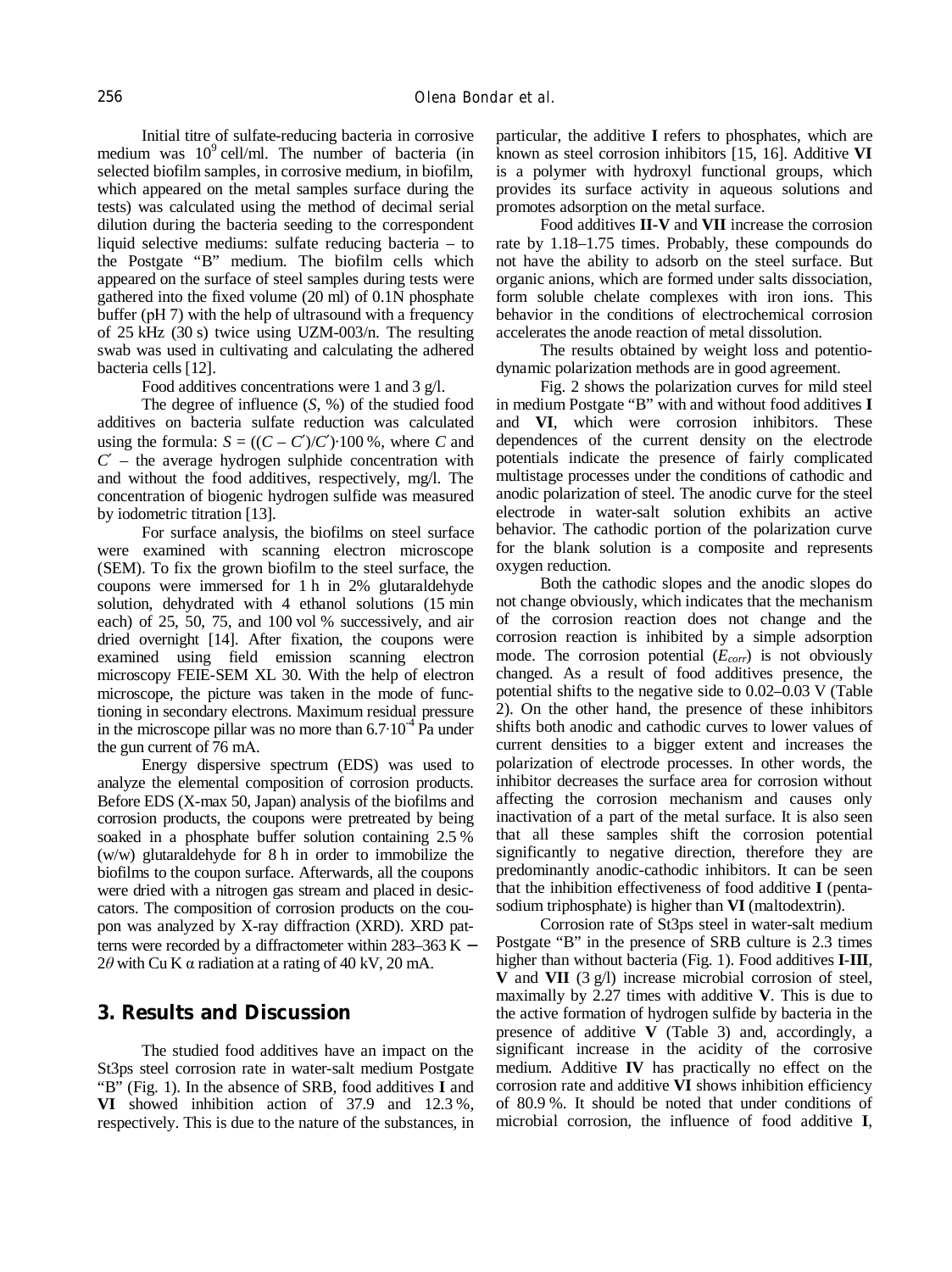which is a corrosion inhibitor  $(IE = 36.7\%)$  in medium without bacteria, turned out to be the opposite. This compound may be an additional source of power for SRB, which leads to an increase in the number of bacteria in a biofilm to  $10^8$  (Table 3).

Inhibition efficiency of food additive **VI** is higher by 68.6 % in corrosive medium with SRB as compared to medium without bacteria.

For food additives **IV** and **VI**, which showed inhibition efficiency, the biggest influence on the quantity of SRB has been determined. At the presence of food additive **IV,** the quantity of SRB showed decrease to 10<sup>4</sup> cell/ml as in solution. Additive **VI** has an impact only on biofilm formation and less strong on SRB quantity



**Fig. 1.** Food additives (3 g/l) impact on the St3ps steel corrosion rate in corrosive medium Postgate "B" with and without SRB culture

(Table 3). The decrease in the number of bacteria led to the decrease in the concentration of biogenic hydrogen sulfide and, accordingly, corrosive aggressiveness of the medium.

With a decrease in the concentration of food additives to 1 g/l, their influence on microbial corrosion indicators is slightly reduced.

When the results were analyzed, a correlation between the steel inhibition coefficient logarithm under the biocorrosion and the biogenic hydrogen sulphide concentration – the main metabolite of SRB – has been established (Fig. 3). Thus, the influence of food additives on St3ps steel microbial corrosion is caused by their action on microbiological factor.



**Fig. 2.** Polarization curves for St3ps steel in water-salt medium Postgate "B" with and without food additives **I** (pentasodium triphosphate) and **VI** (maltodextrin) (3 g/l)

*Table 2* 

#### **Polarization parameters for mild steel in the presence/absence of food additives**

| svstem                                            | $L_{corr}$ | A/cm<br>$\iota_{corr}$ |     | $IE_c$ , % |
|---------------------------------------------------|------------|------------------------|-----|------------|
| Without food additives                            | $-0.55$    | $6.8 \cdot 10^{-3}$    |     |            |
| Food additive <b>I</b> (pentasodium triphosphate) | $-0.58$    | $3.4 \cdot 10^{-3}$    | 1.U | 37.5       |
| Food additive <b>VI</b> (maltodextrin)            | $-0.57$    | $4.5 \cdot 10^{-7}$    |     | 33.3       |

*Таble 3* 

#### **Influence of various concentrations of food additives on parameters of microbial corrosion of steel St3ps**

| Food     | Corrosion<br>inhibition<br>coefficient<br>C, mg/l<br>$g_m$ | Concentration of | The degree of<br>influence on<br>bacterial sulfate-<br>reduction $S$ , % | Corrosion<br>inhibition<br>coefficient $g_m$ | Concentration of | The degree of<br>influence on<br>hydrogen sulfide bacterial sulfate-<br>In solution,<br>reduction $S$ , % | Quantity of sulfate-<br>reducing bacteria |                                        |
|----------|------------------------------------------------------------|------------------|--------------------------------------------------------------------------|----------------------------------------------|------------------|-----------------------------------------------------------------------------------------------------------|-------------------------------------------|----------------------------------------|
| additive |                                                            | hydrogen sulfide |                                                                          |                                              |                  |                                                                                                           | cell/ml                                   | In<br>biofilm,<br>cell/cm <sup>2</sup> |
|          | 1 g/l                                                      |                  |                                                                          | 3 g/l                                        |                  |                                                                                                           |                                           |                                        |
|          |                                                            | 716              |                                                                          |                                              | 716              |                                                                                                           | 10                                        | 10 <sup>5</sup>                        |
|          | 0.73                                                       | 702              | $-2$                                                                     | 0.66                                         | 916              | $+28$                                                                                                     | $10^{\circ}$                              | 10 <sup>8</sup>                        |
| П        | 0.78                                                       | 745              | $+4$                                                                     | 0.93                                         | 931              | $+30$                                                                                                     | $10^{\circ}$                              | $10^{\circ}$                           |
| Ш        | 0.98                                                       | 795              | $+11$                                                                    | 0.99                                         | 952              | $+33$                                                                                                     | 10 <sup>7</sup>                           | 10 <sup>5</sup>                        |
| IV       | 0.97                                                       | 659              | $-8$                                                                     | 1.09                                         | 730              | $+2$                                                                                                      | 10 <sup>4</sup>                           | 10 <sup>4</sup>                        |
| V        | 0.51                                                       | 831              | $+16$                                                                    | 0.44                                         | 1554             | $+117$                                                                                                    | 10 <sup>7</sup>                           | 10 <sup>6</sup>                        |
| VI       | 2.21                                                       | 587              | $-18$                                                                    | 5.24                                         | 143              | -80                                                                                                       | $10^{\prime}$                             | 10 <sup>4</sup>                        |
| VII      | 0.80                                                       | 802              | $+12$                                                                    | 0.88                                         | 988              | $+38$                                                                                                     | $10^8$                                    | 10 <sup>5</sup>                        |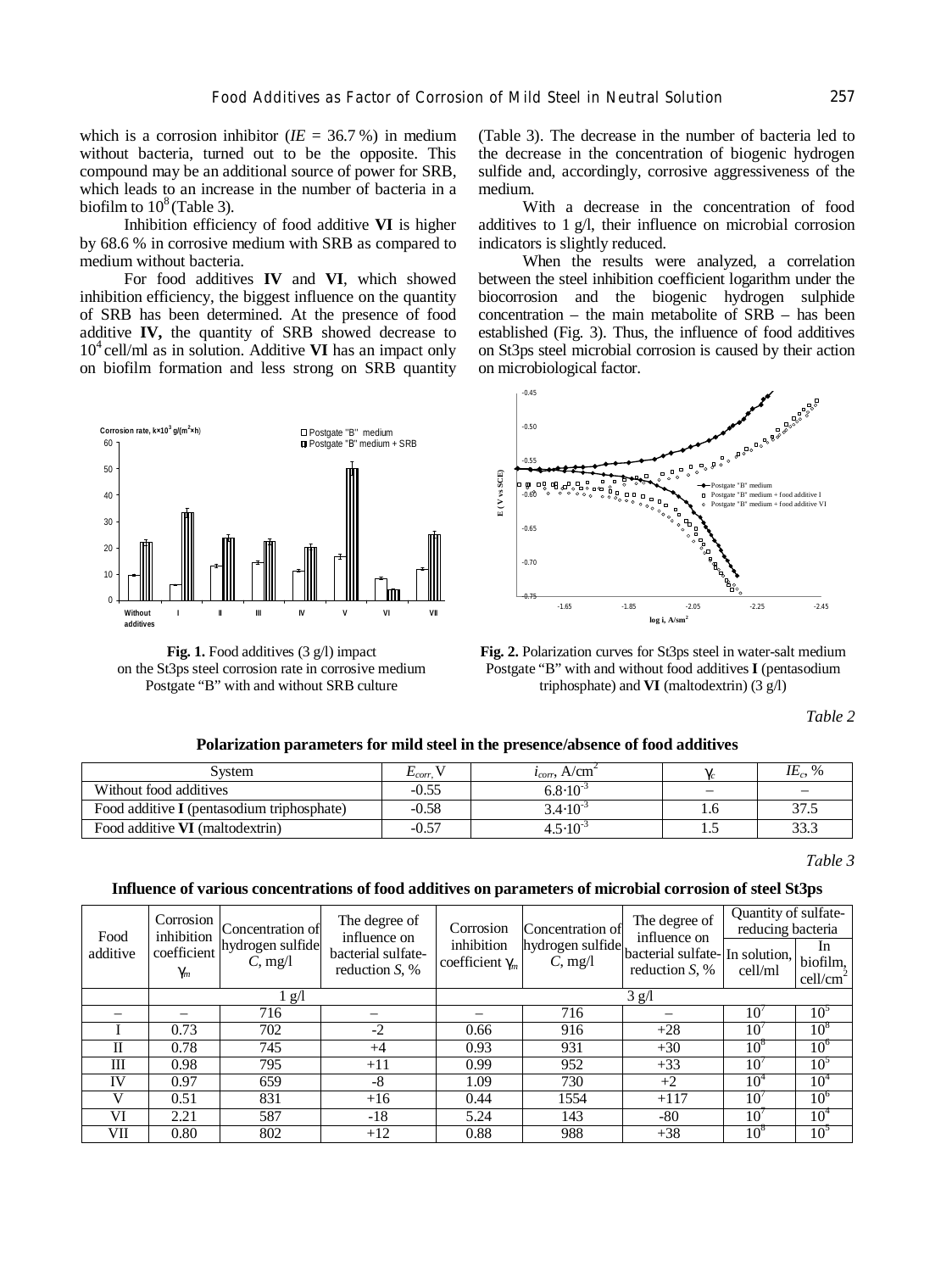

**Fig. 3.** Correlation between the inhibition coefficient logarithm (lg*g*) and biogenic hydrogen sulphide concentration (food additives concentration 3 g/l)

For a more detailed study additive **I** (increases microbial corrosion) and additive **VI** (has inhibitor action) were chosen. SEM analyses were conducted in order to characterize the protective layer that formed on the mild steel surface.

The photos of the steel St3ps surface samples with biofilm formed during exposure in a corrosive medium without food additives and with additives **I** and **VI**, differ significantly. In the absence of food additives biofilm (Fig. 4) represents the accumulation of bacteria which are unevenly distributed in the polymer matrix.

Scanning electron micrographs in Fig. 4 shows reduction of sulfate reducing bacteria on mild steel surfaces. There is a high density of microorganisms on separate plots. The adsorbed cells form lush colonies. Bacteria morphology is curved rod and they have the length of approximately 4 μm. These are general characteristics of SRB [17].

The EDS results of biofilm chemical compositions show that the main elements are C, Fe, S, and O (Fig. 5a). Carbon and oxygen should be attributed to the polymer matrix, which, as is known [1], consists of saccharide residues. Oxygen peak was also revealed by the analysis,

due to the exposure to oxygen during the handling process. The presence of sulphur indicates the formation of iron sulphides  $(FeS_x)$ . It leads to formation of sulphide micro galvanic pairs, where sulphides are cathode. Sodium, phosphorus and calcium found in small quantities are the components of Postgate "B" medium. Also, the presence of tiny cracks of the sulphide film should be noted (Fig. 4). In such biofilm, corrosion processes take place at a high rate, which is consistent with the data of gravimetry (Fig. 1).

For the analysis of scanning electron micrographs obtained, structural changes on the surface under influence of food additives were observed. Microphotography of a biofilm with food additive **I**, which accelerates microbial corrosion, illustrates the presence of black corrosion products, bacterial cells and exopolymer fibers (Fig. 6). The appearance is a gelatinous, oily mixture. EDS results (Fig. 5b) indicate elevated levels of oxygen and sodium in comparison with biofilm free of food additives, and the absence of Sulfur in the biofilm. Probably, the food additive  $I (Na<sub>5</sub>P<sub>3</sub>O<sub>10</sub>)$  is capable of adsorption on the steel surface (this is consistent with the polarization measurements), but can be used by bacteria as a nutrient, in particular as additional source of phosphorus. This contributes to an increase of the quantity of bacteria in a biofilm up to 10<sup>8</sup> cells/cm 2 (Table 3) and stimulates microbial corrosion. Formation of ferum sulfides is complicated, therefore, products of corrosion are oxygen-containing compounds.

Additive **VI**, which showed properties of corrosion inhibitor even in medium without bacteria, contributes to the formation of a biofilm (transparent in appearance substance) with protective properties (Fig. 7a). There are only separate bacteria on steel surface. The feature of elemental composition of biofilms is absence of S and Na. At the same time, biofilm contains Mg.

Fig. 8 displays the FE-SEM images of the steel surface after exposure to Postgate "B" medium with SRB culture and maltodextrin (a) and pentasodium triphosphate (b) after cleaning.



**Fig. 4.** FE-SEM images for the biofilm developed on St3ps steel surface after exposure to Postgate "B" medium with SRB culture without food additives. Magnification of  $1000\times$  (a) and  $8000\times$  (b, c)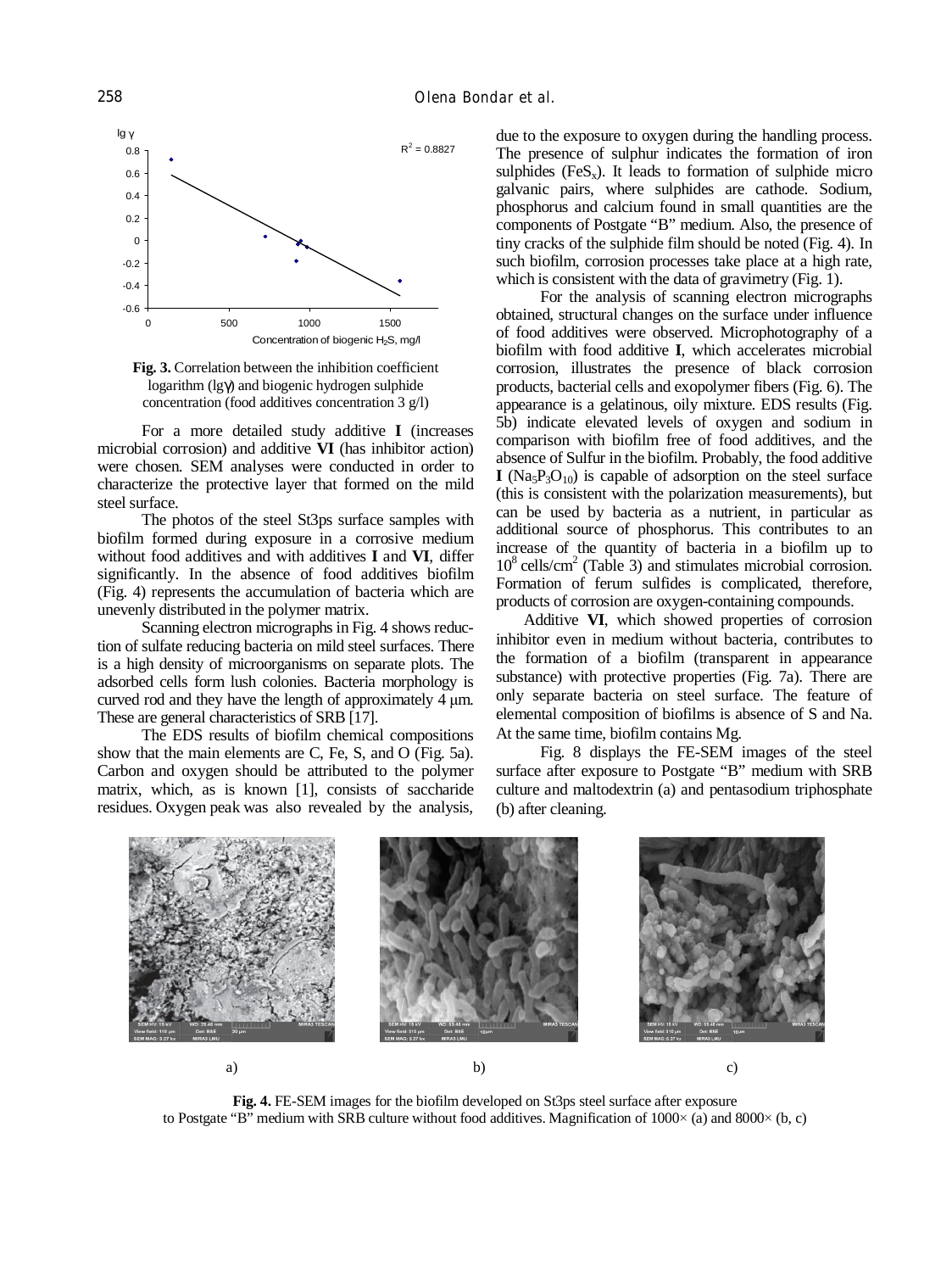

**Fig. 5.** EDS analysis of corrosion products of steel immersed to Postgate "B" medium with SRB culture: without food additives (a); with pentasodium triphosphate (additive **I**) (b) and with maltodextrin (additive **VI**) (c)







**Fig. 6.** FE-SEM images for the biofilm developed on St3ps steel surface after exposure to Postgate "B" medium with SRB culture and pentasodium triphosphate (food additive **I**). Magnification of 1000× (a) and 8000× (b)





**Fig. 7.** FE-SEM images for the biofilm developed on St3ps steel surface after exposure to Postgate "B" medium with SRB culture and maltodextrin (food additive **VI**). Magnification of  $1000\times$  (a) and  $8000\times$  (b)